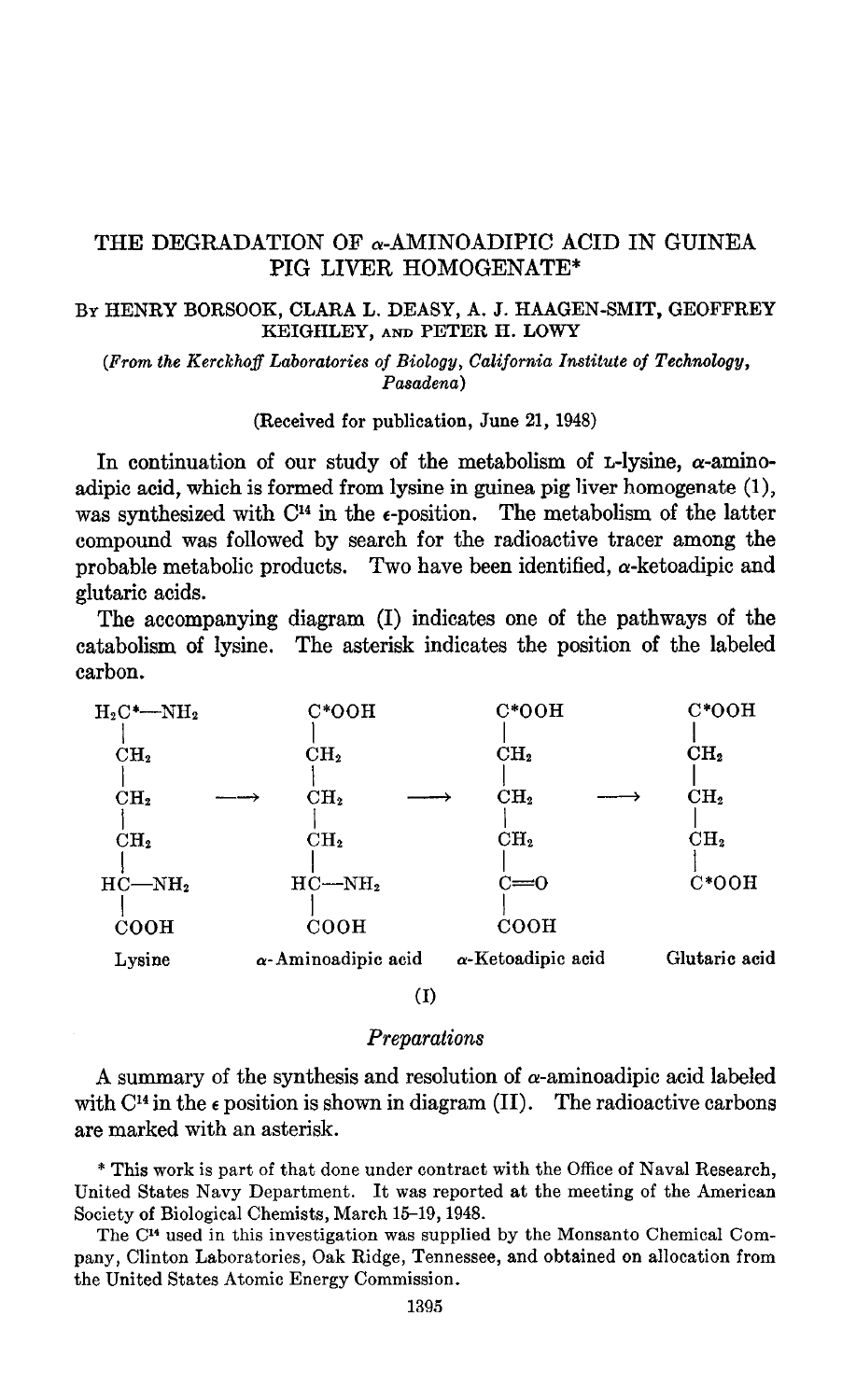$$
\begin{array}{cccc}\n & & & & & \text{COOC}_2H_5 \\
\text{BaC*O}_3 \rightarrow C^*O_2 \rightarrow \text{KC*N} \rightarrow \text{NC*} \cdot \text{CH}_2 \cdot \text{CH}_2 \cdot \text{CH}_2 \cdot \text{Cl} \rightarrow \text{NC*} \cdot (\text{CH}_2)_3 \cdot \text{C} \cdot \text{COOC}_2H_5 \\
 & & & \gamma\text{-Chlorobutyronitrile} & \text{N} \\
 & & & & \text{O} \text{---} \text{C} & \text{C} \text{---} \text{O} \\
 & & & & \text{O} \text{---} \text{C} & \text{O} \text{---} \text{O} \\
 & & & & \text{O} \text{---} \text{C} & \text{O} \text{---} \text{O} \\
 & & & & \text{O} \text{---} \text{O} & \text{O} \text{---} \text{O} \\
 & & & & \text{O} \text{---} \text{O} & \text{O} \text{---} \text{O} \\
 & & & & \text{O} \text{---} \text{O} & \text{O} \text{---} \text{O} & \text{O} \text{---} \text{O} \\
 & & & & \text{O} \text{---} \text{O} & \text{O} \text{---} \text{O} & \text{O} \text{---} \text{O} \\
 & & & & \text{O} \text{---} \text{O} & \text{O} \text{---} \text{O} & \text{O} \text{---} \text{O} & \text{O} \text{---} \text{O} \\
 & & & & \text{O} \text{---} \text{O} & \text{O} \text{---} \text{O} & \text{O} \text{---} \text{O} & \text{O} \text{---} \text{O} & \text{O} \text{---} \text{O} & \text{O} \text{---} \text{O} & \text{O} \text{---} \text{O} \\
 & & & & \text{O} \text{---} \text{O} & \text{O} \text{---} \text{O} & \text{O} \text{---} \text{O} & \text{O} \text{---} \text{O} & \text{O} \text{---} \text{O} & \text{O} \text{---} \text{O} & \text{O} \text{---} \text{O} & \text{O} \text{---} \text{O} & \text{O} \text{---
$$

Diethyl (3-cyanopropylphthalimido) malonate

 $\rightarrow$  HOOC\* $\cdot$ CH<sub>2</sub> $\cdot$ CH<sub>2</sub> $\cdot$ CH<sub>2</sub> $\cdot$ CH(NH<sub>2</sub>) $\cdot$ COOH

 $\alpha$ -Aminoadipic acid

#### $(II)$

The details of the preparation have been described in a previous communication (1).

89.3 mg. of BaC<sup>14</sup>O<sub>3</sub> containing 0.625 millicurie of  $C<sup>14</sup>$  yielded 0.127 gm. of pure  $L-\alpha$ -aminoadipic acid, giving 14,450 counts (corrected) per mg. per minute.

 $\alpha$ -Ketoadipic Acid—Diagram (III) is a summary of the synthesis of  $\alpha$ -ketoadipic acid.

 $\text{HOOC} \cdot (\text{CH}_2)_3 \cdot \text{COOH} \rightarrow C_2\text{H}_4 \cdot \text{OOC} \cdot (\text{CH}_2)_3 \cdot \text{COO} \cdot \text{C}_2\text{H}_5 \rightarrow$ 

Glutaric acid Diethyl glutarate  $\rightarrow C_2H_5 \cdot COO \cdot CO \cdot CH \cdot (CH_2)_2 \cdot COO \cdot C_2H_5 \rightarrow HOOC \cdot (CH_2)_3 \cdot CO \cdot COOH$  $COO \cdot C_2H_5$ Triethyl 2-oxaloglutarate  $\alpha$ -Ketoadipic acid

#### $(III)$

Diethyl glutarate was prepared by the method of Locquin and Elghozy (2), and triethyl 2-oxaloglutarate by the method of Gault (3). The latter compound was decarboxylated with HCl. After removal of the HCl in vacuo spontaneous crystallization set in. The crude product was purified by solution in warm ether and reprecipitation by the addition of an equal volume of petroleum ether. The light orange crystals had the following composition.

 $C_6H_8O_5$  (160.06). M.p. 124°. Calculated, C 44.98, H 5.04; Found, C 45.12, H 5.04

## Procedure

The preparation of the guinea pig liver homogenate and the saline solution are described in a previous communication (1).

In a representative experiment  $2$  ml. of homogenate containing 0.66 gm. of liver (wet weight) and 2 ml. of saline solution containing a mixture of  $5 \text{ mg. of } L$ - $\alpha$ -aminoadipic acid (14,450) counts (corrected) per minute per mg.) and 5 mg. of non-radioactive  $\text{L}-\alpha$ -aminoadipic acid were added to

1396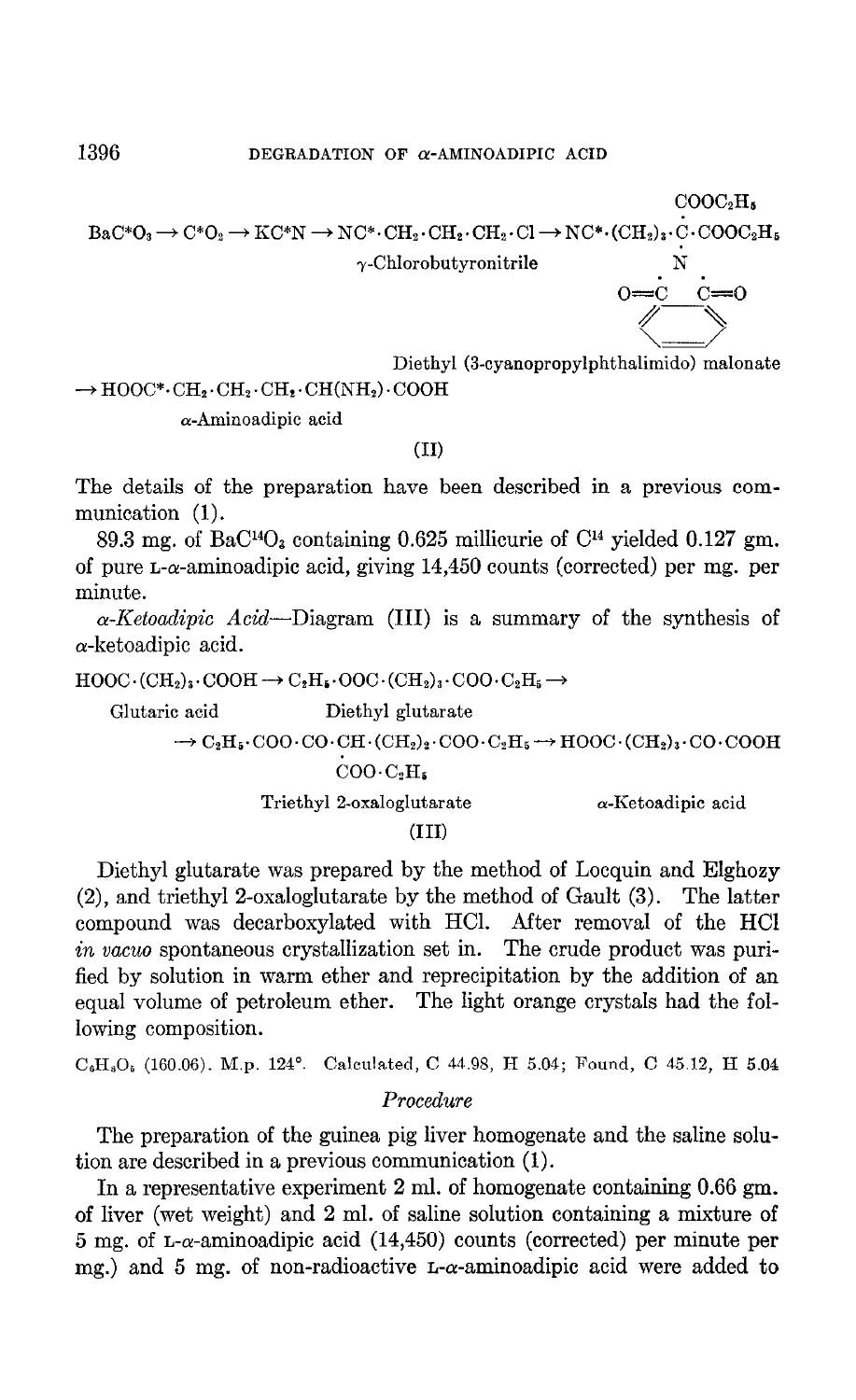each of four 20 ml. beakers. Two were immediately brought to pH 5.0 and boiled for 10 minutes, the coagulated protein extracted with water, and the non-protein filtrates and washings combined. The other two beakers were incubated at pH 7.4 under oxygen at 38" for 6 hours, then deproteinized by boiling at pH 5.0, and their non-protein filtrates combined.

### Results

The non-protein filtrates were cleared by boiling with charcoal, acidified with hydrochloric acid to a concentration of  $0.1$  N, and then extracted with ether. After the ether was evaporated, the residue was taken up in 3 m1. of water; 100 mg. of non-radioactive  $\alpha$ -ketoadipic acid and 91 mg. of phenylhydrazine hydrochloride dissolved in 2 ml. of water were added. The oil,  $\alpha$ -ketoadipic acid phenylhydrazone, which settled out first, crystallized in 2 hours. The recrystallization procedure was as follows: 2 ml.

|                                     |  | TABLE I |  |                                                                     |
|-------------------------------------|--|---------|--|---------------------------------------------------------------------|
|                                     |  |         |  | Specific Radioactivity of $\alpha$ -Ketoadipic Acid Phenylhydrazone |
| after Successive Recrustallizations |  |         |  |                                                                     |

|                         | Counts (corrected) per mg. per min. of phenylhydrazone from |                                             |  |  |
|-------------------------|-------------------------------------------------------------|---------------------------------------------|--|--|
| No. of crystallizations | Reaction mixture at zero time                               | Reaction mixture after 6 hrs.<br>incubation |  |  |
|                         | 1.8                                                         | 10.1                                        |  |  |
|                         | 1.0                                                         | 3.1                                         |  |  |
| 3                       |                                                             | 2.7                                         |  |  |
|                         |                                                             | 2.6                                         |  |  |
|                         |                                                             | 2.7                                         |  |  |
|                         |                                                             | 2.8                                         |  |  |

of water were added to the crystals, and the suspension brought to boil and then treated with ethanol dropwise until all the crystals dissolved. The solution was then cooled, the crystals collected, and their specific radioactivity determined.

Table I gives the specific radioactivities of the phenylhydrazone sampIes obtained from the reaction mixtures at zero time and after 6 hours incubation. The figures show that by the second recrystallization all the radioactivity had been removed from the phenylhydrazone obtained from the zero time reaction mixture, and that constant specific activity had been attained in the case of the phenylhydrazone obtained after 6 hours incubation. The counts in the first and second crystallizations probably arose from  $\alpha$ -aminoadipic acid, and, in the case of the 6 hour reaction mixture, also from glutaric acid arising from degradation of the  $\alpha$ -ketoadipic acid formed from the added  $\alpha$ -aminoadipic acid.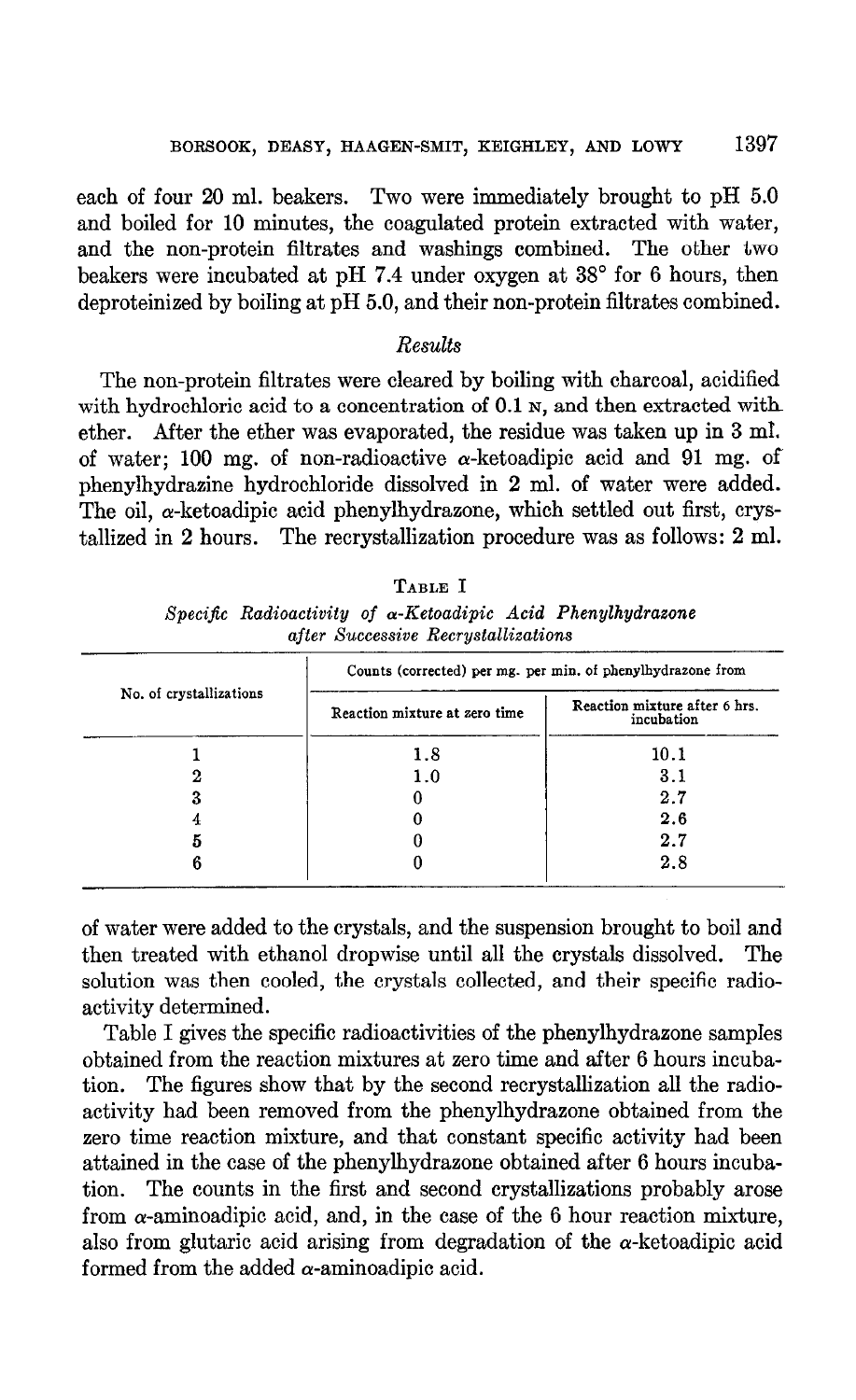The melting point of the radioactive phenylhydrazone after the fifth crystallization was 141-142", and of a mixture with an authentic sample 141-142'. Gault (3) reported the melting point as 141'. After the final recrystallization, 15 mg. of the phenylhydrazone remained. 90 per cent of the added  $\alpha$ -ketoadipic acid was, therefore, left in the mother liquors.

These data prove that the  $\alpha$ -aminoadipic acid was oxidatively deaminized to a-ketoadipic acid.

The rate of formation of  $\alpha$ -ketoadipic acid from  $\alpha$ -aminoadipic acid can be calculated from the value of the constant specific activity of the  $\alpha$ -ketoadipic acid phenylhydrazone obtained from the reaction mixture incubated for 6 hours. The specific activity of the phenylhydrazone was 2.7 counts (corrected) per mg. per minute. 100 mg. of  $\alpha$ -ketoadipic acid, equivalent to 156.3 mg. of its phenylhydrazone, were added as a carrier. The weight of the radioactive form being neglected, the total  $\alpha$ -ketoadipic

| Successive Reprecipitations |                                                              |                                             |  |  |  |  |
|-----------------------------|--------------------------------------------------------------|---------------------------------------------|--|--|--|--|
|                             | Counts (corrected) per mg. per min. of barium glutarate from |                                             |  |  |  |  |
| No. of precipitations       | Reaction mixture at zero time                                | Reaction mixture after 6 hrs.<br>incubation |  |  |  |  |
|                             |                                                              | 1.50                                        |  |  |  |  |
|                             |                                                              | 1.33                                        |  |  |  |  |
| З                           |                                                              | 1.30                                        |  |  |  |  |
| 4                           |                                                              | 0.95                                        |  |  |  |  |
|                             |                                                              | 1.01                                        |  |  |  |  |
| в                           |                                                              | 1 O 1                                       |  |  |  |  |

TABLE II

Specific Radioacitivity of Barium Glutarate (Dried at 100 $^{\circ}$ ) after Successive Repressivity

acid in the solution contained  $156.3 \times 2.7 = 422$  counts (corrected). 144,500 counts (corrected) were added originally as 20 mg. of  $\alpha$ -aminoadipic acid. 0.29 per cent of the latter was found as the keto acid, or 0.058 mg. Expressed as a  $Q$  value,<sup>1</sup> this rate is 0.005. It is about one-twelfth that of the formation of  $\alpha$ -aminoadipic acid from L-lysine (1).

In another experiment similar to the preceding, the non-protein filtrate was examined for evidence of formation of glutaric acid. The procedure was the same as before to the stage after evaporation of the ethereal extract of the non-protein filtrate. 100 mg. of non-radioactive glutaric acid were added as a carrier in the subsequent crystallization. The mixture was taken up in 3 ml. of water and treated with saturated barium hydroxide

 $1 Q$  is the rate of change of the substance in question expressed as if it were a gas in c.mm., at standard temperature and pressure, per mg. of dry weight of tissue used per hour.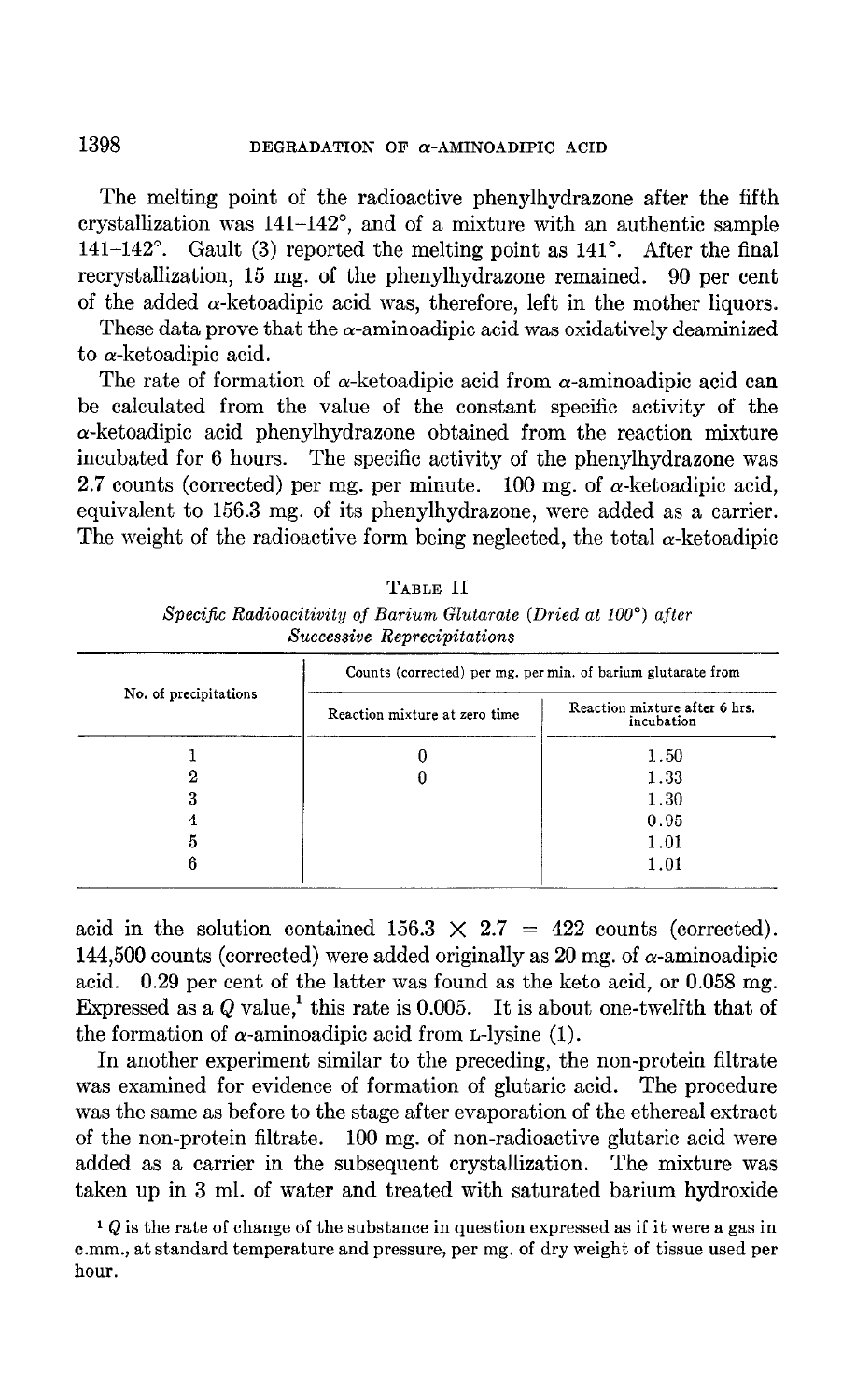solution to pH 9.0; the final volume was 5 ml. No precipitation occurred. 10 ml. of 95 per cent ethanol were then added. The precipitate of barium glutarate pentahydrate was filtered off. 96 per cent of the water of hydration was driven off by drying at 100°, and the specific radioactivity of the compound was determined.

The solution in water and precipitation with ethanol were repeated five times. Table II gives the specific radioactivities of the barium glutarate samples obtained as above from the reaction mixtures at zero time and after 6 hours incubation. After the final reprecipitation 30 mg. of barium salt (as pentahydrate) remained, corresponding to 11 per cent of the original glutaric acid added.

Analysis of the radioactive barium salt after the last precipitation gave, on an anhydrous basis, 51.3 per cent of barium (calculated, 51.4 per cent).

These data prove that glutaric acid was one of the products formed in the liver homogenate from the added  $\alpha$ -aminoadipic acid. There can be little doubt that  $\alpha$ -ketoadipic acid was formed first, and that the glutaric acid arose by its oxidative decarboxylation.

The calculation of the rate of formation of glutaric acid from the added  $\alpha$ -aminoadipic acid is as follows: the final constant specific activity of the barium glutarate was 1.0 count (corrected) per mg. per minute; 100 mg. of glutaric acid, equivalent to 202.5 mg. of anhydrous barium glutarate, were added as carrier; the glutaric acid formed from the added  $\alpha$ -aminoadipic acid contained, therefore, 202 counts (corrected) per minute; 144,500 counts were contained in the  $\alpha$ -aminoadipic acid; 0.14 per cent of the latter was, therefore, found as glutaric acid. The  $Q$  value is 0.0024.

Of the two successive oxidative steps in the degradation of  $\alpha$ -aminoadipic acid, deamination followed by decarboxylation, the latter is probably the faster. 0.43 per cent of the added  $\alpha$ -aminoadipic acid was found in the above two degradation products. This figure represents the rate of its deamination. The corresponding rate of decarboxylation was 0.14/0.43 or 33 per cent.

#### SUMMARY

1. The synthesis of  $\alpha$ -ketoadipic acid is described.

2. In guinea pig liver homogenate  $\alpha$ -aminoadipic acid is oxidatively deaminized to  $\alpha$ -ketoadipic acid and the latter is oxidatively decarboxylated to glutaric acid.

3. The deamination of  $\alpha$ -aminoadipic acid is much slower than its formation from  $L$ -lysine. The decarboxylation of  $\alpha$ -ketoadipic acid is faster than the deamination of  $\alpha$ -aminoadipic acid.

4. The foregoing evidence was obtained with the use of lysine and of  $\alpha$ -aminoadipic acid labeled with C<sup>14</sup> in the  $\epsilon$  position.